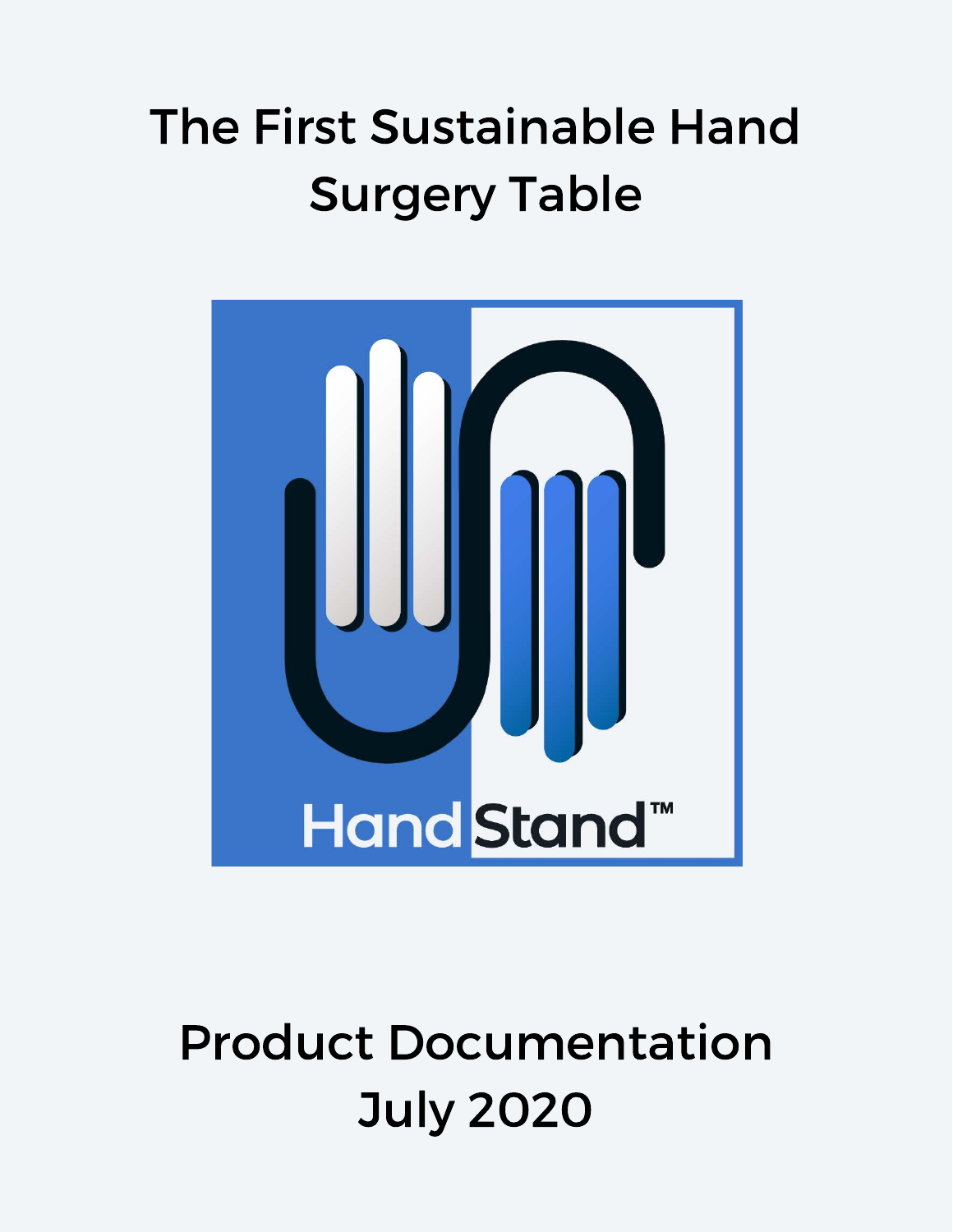## Product Description

HandStand™ is the first sustainable hand surgery table for general and micro-surgical procedures of the wrist, hand, and fingers. Made of stainless steel, the device provides a cost-effective alternative to existing single-use hand operating tables, enabling hospitals to maximize clinical and financial outcomes.







2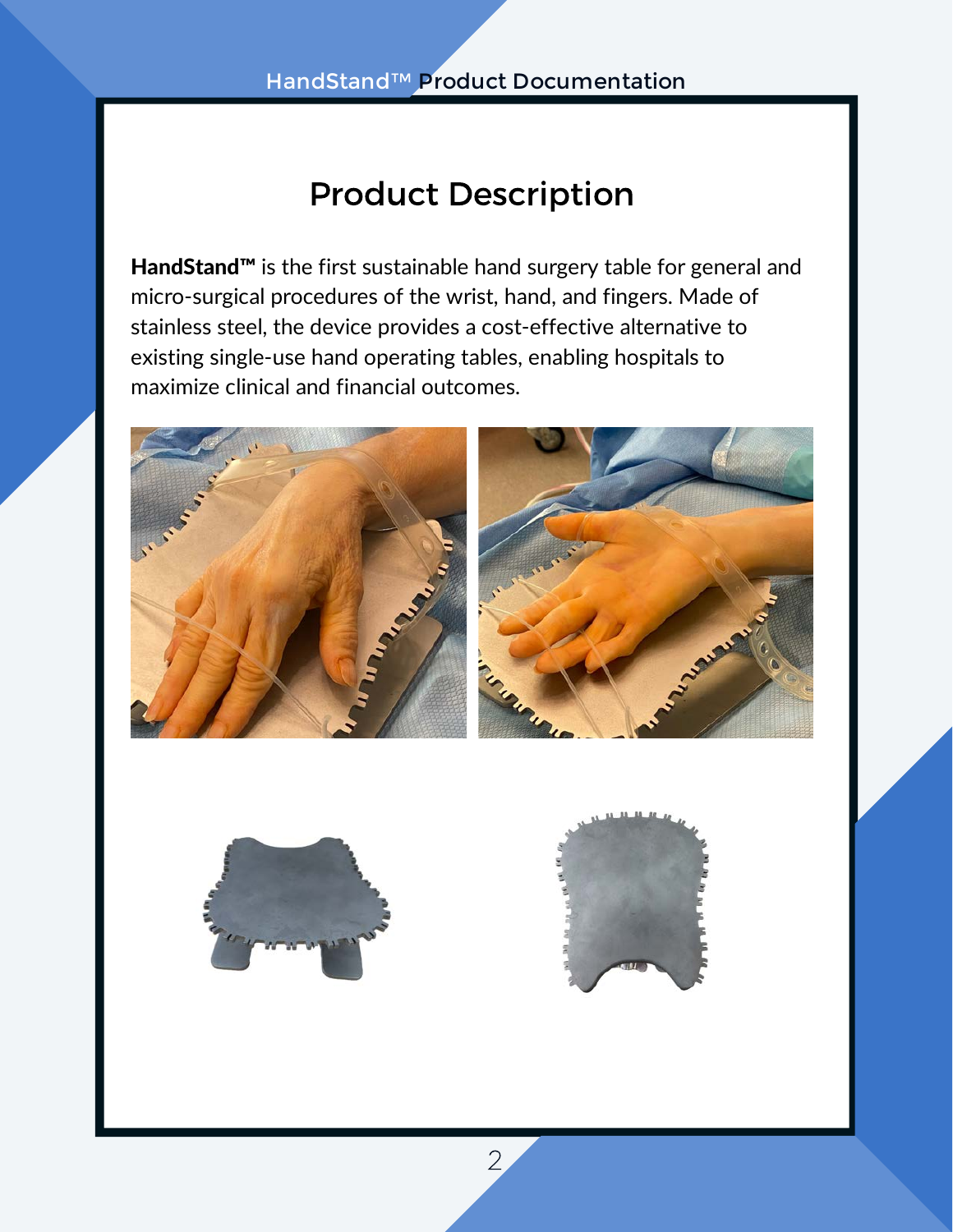## Clinical & Financial Benefits

#### Optimize Patient Positioning & Operative-Site Access

Clinical outcomes matter most, why we engineered our device with physician and patient satisfaction in mind. With a flexible, accommodating, and ergonomic design, HandStand™ enables physicians to optimize patient positioning, operative-site access, and comfort for every procedure.



#### Improve ROI

As a durable device, HandStand™ enables hospitals to maximize their ROI and profitability by investing in a fixed-cost surgical system that never needs to be replaced.

#### Leverage One Fixed Cost

Most medical manufacturers avoid making sustainable products to create consistent demand and repeat customers. We subscribe to a different belief, one that values your business and bottom line.





3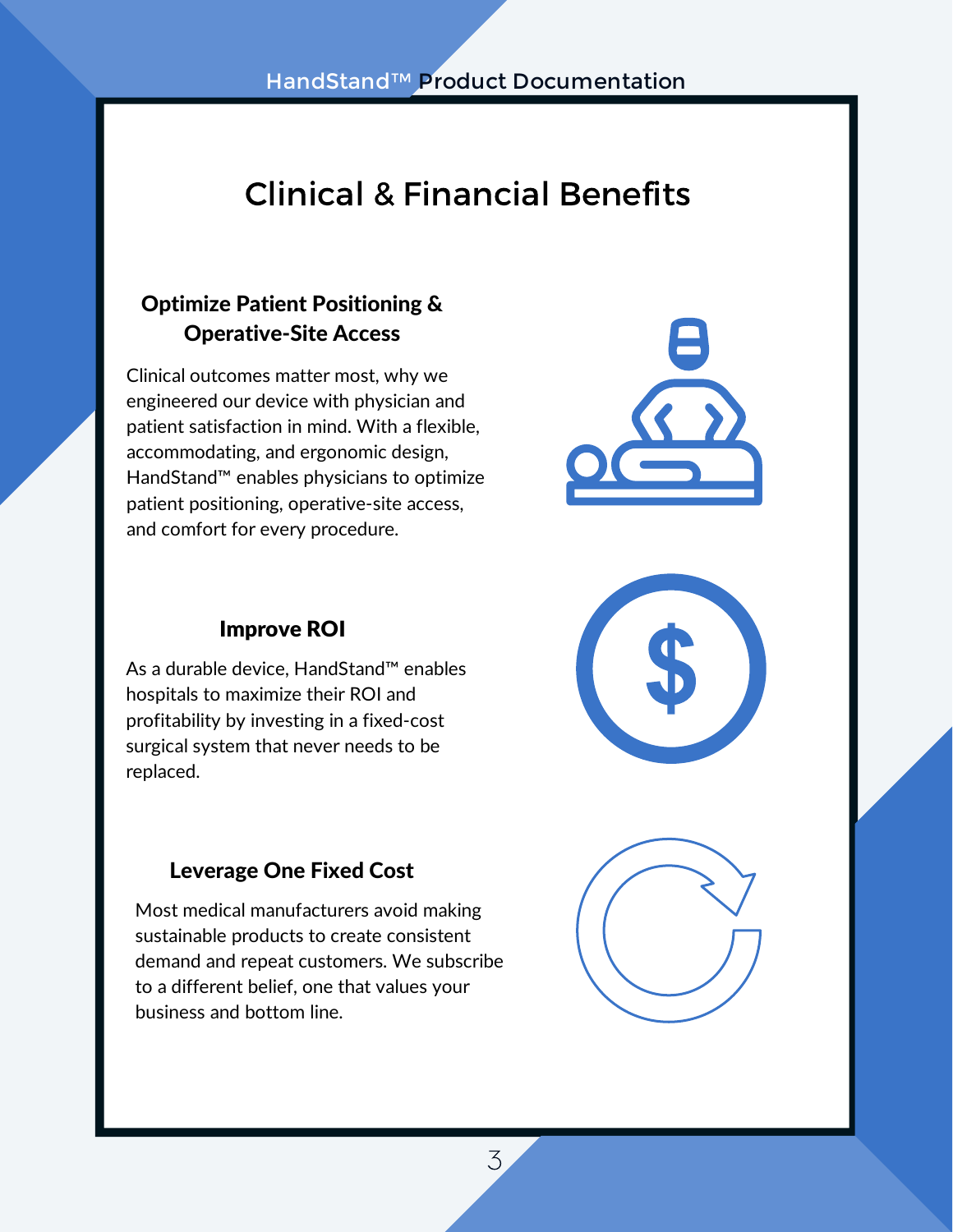## Clinical & Financial Benefits (Cont.)

#### Eliminate Purchasing & Inventory Management

With only one purchase needed, HandStand™ affords hospitals the freedom to concentrate on other priorities without worrying about ordering new supplies or managing inventory.

| E                                          |  |
|--------------------------------------------|--|
| E                                          |  |
| ⊏<br>$\overline{\phantom{a}}$              |  |
| <b>Contract Contract Contract Contract</b> |  |
| —<br>╾                                     |  |
|                                            |  |
| ▭                                          |  |
| <u>rans</u>                                |  |
|                                            |  |

### Design Features

#### Design Overview

- Made of 100% stainless steel for durable, long-term use
- Innovative design for hand procedures--general and micro-surgical
- Adjustable top for unobstructed access to the operative site
- Designed to accommodate full range of accessory components, including wrist straps, retractors, and ties



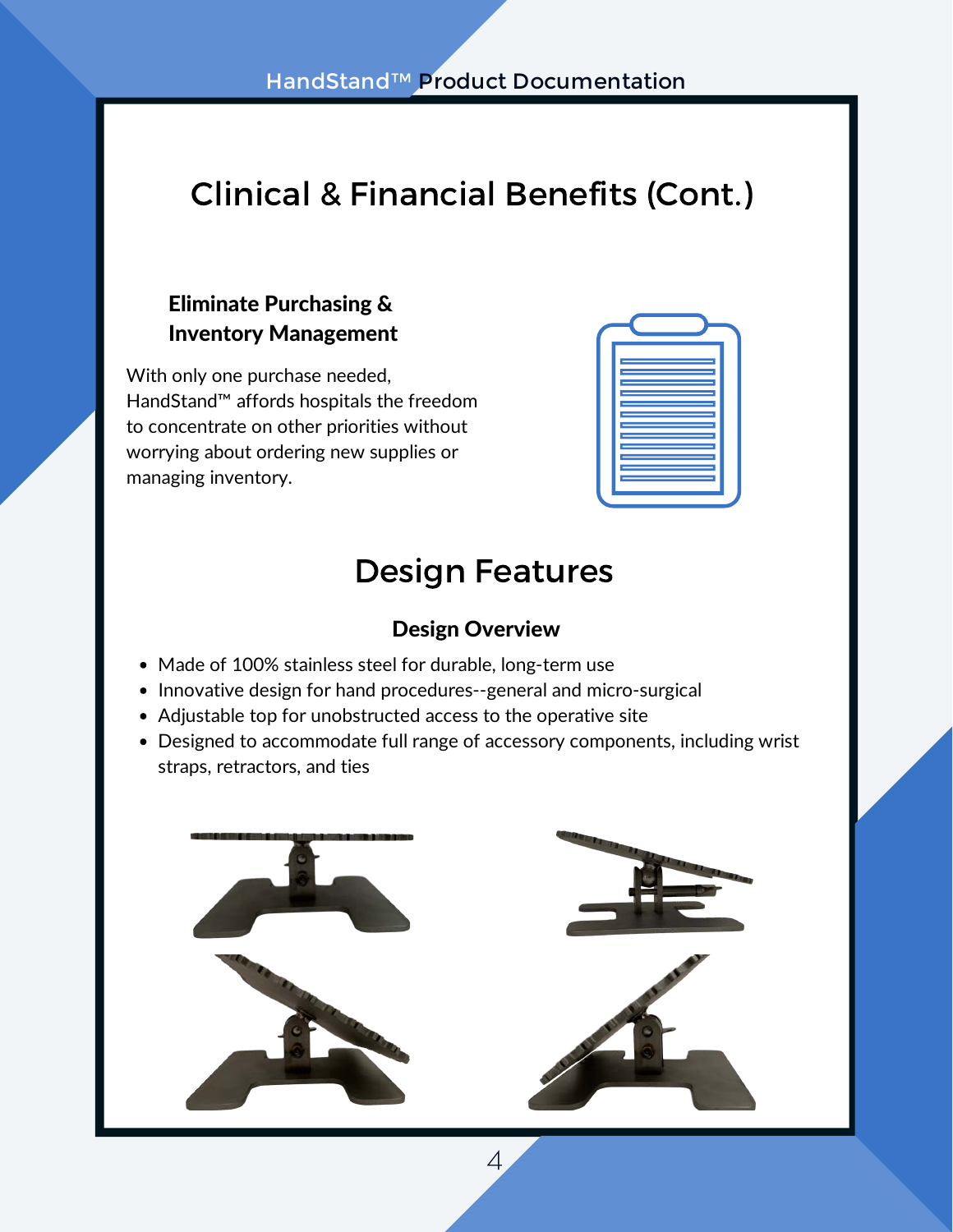## Design Features

#### Exterior Fasteners

Thirty (30) exterior fasteners surround table top for securing surgical accessories such as ties

#### Steel Ball Joint

• Steel ball joint enables full range of movement for comfort, support, and access to operative site

#### Adjustable Handle

Adjustment handle offers a fast and convenient method for positioning and securing table top